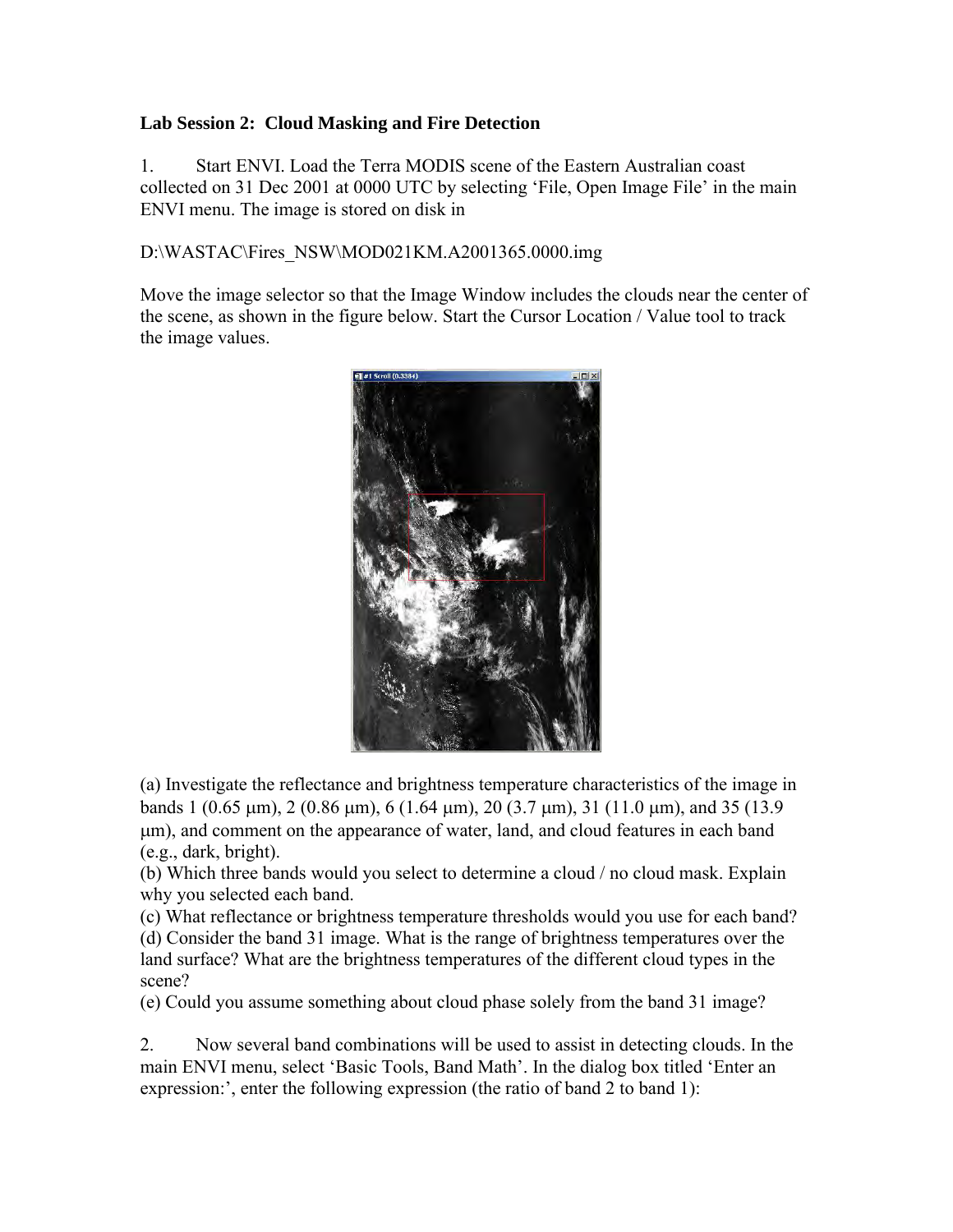## B2 / B1

and hit 'OK'. In the 'Variables to Bands Pairings' dialog, click on 'B1' in the top box, and then click on '1' in the bottom box. Then click on 'B2' in the top box, followed by '2' in the bottom box. Select 'Output Result to Memory', and hit 'OK'. When ENVI finishes computing the expression, the new pseudo-band will appear at the top of the Available Bands List. Select the 'B2 / B1' pseudo-band, and hit 'Load Band' to display an image.

(a) Investigate the following pseudo-band combinations, and indicate the advantages and disadvantages of each pseudo-band for cloud detection (over land vs. water for example):

 $(band 2) / (band 1)$ (band  $1 -$ band 6) / (band  $1 +$ band 6)  $\frac{1}{2}$  – band 1) / (band 2 + band 1)

3. Now the 2D Scatter Plot tool will be used to determine thresholds for each pseudo-band. First, load band 1 in the image window. Then select 'Tools, 2-D Scatter Plots' in the Image Window. In the dialog box that appears, select band 1 on the left for the X axis, and a pseudo-band (e.g.  $B2 / B1$ ) on the right for the Y axis, then hit 'OK'. A scatter plot of all points within the Image window will appear. Note that you can load any band in the Image window; it is independent of the bands displayed in the scatter plot. In the Scatter Plot window, select 'Options, Density: On' to enable pixel density display (more pixels  $=$  red, less pixels  $=$  purple).

Enlarge the Scatter Plot window to a comfortable size. Within the Scatter Plot window, middle-click anywhere on the plot to draw a small colored box (Use Ctrl Left-Click instead if your mouse only has two buttons). Pixels that fall within the colored box on the scatter plot will be highlighted in the Image Window. You can also left click and drag in the Image Window to highlight the corresponding pixels in the Scatter Plot. Finally, you can left click and drag within the Scatter Plot window to define a group of pixels (right to click to complete the selection), and the group of pixels enclosed by your selection will be highlighted in the Image Window. Within the Scatter Plot window, select 'Options, Clear Class' to clear the previously defined group of pixels.

(a) Estimate what threshold values you would use for each pseudo-band listed in 2(a) to indicate the presence of clouds.

(b) Can the same thresholds be used over both land and water?

4. Now investigate the following pseudo-bands in the Image Window:

band 29 – band 31 band 31 – band 32

(a) Describe the regions where the largest values occur in each pseudo-band image.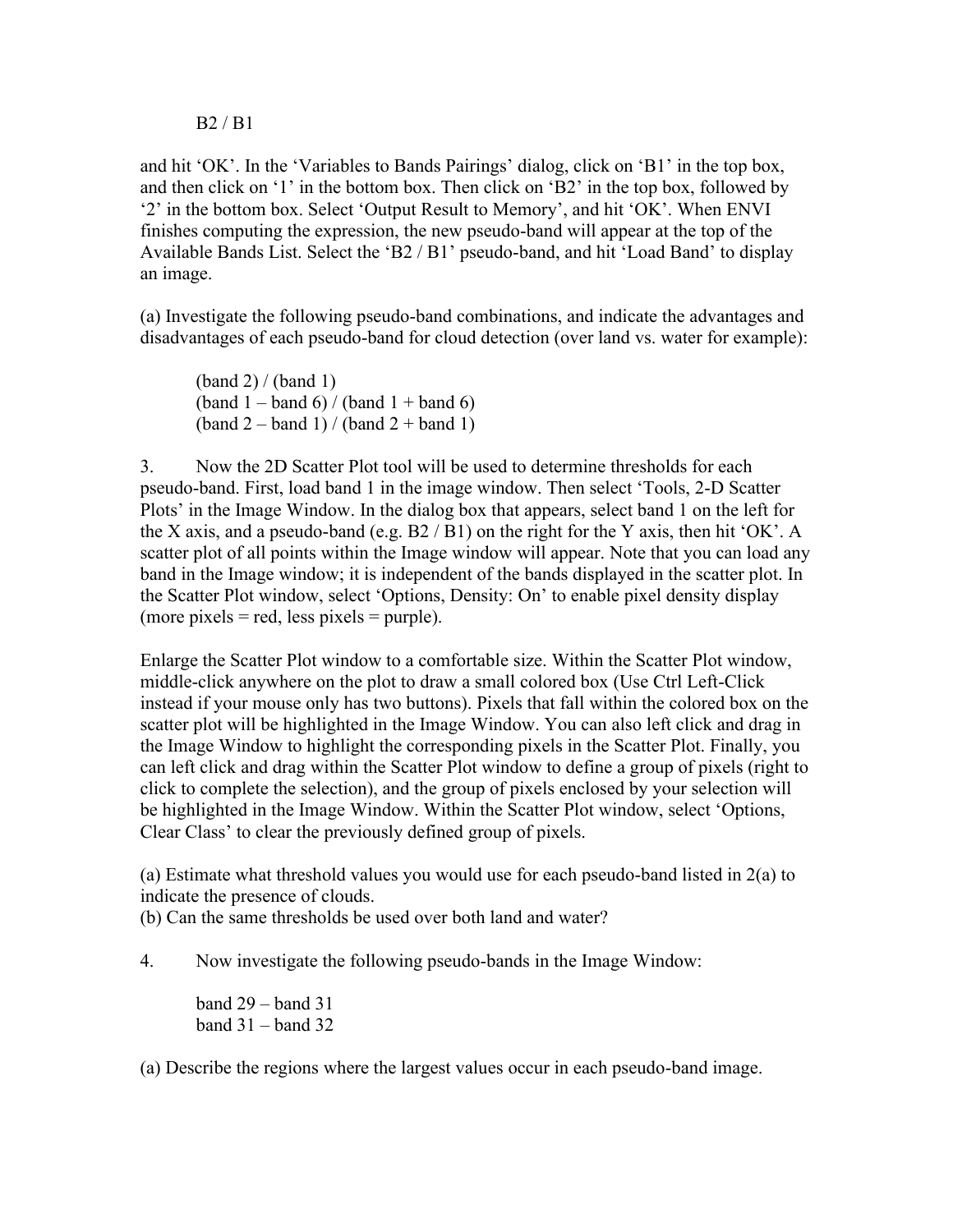(b) Are there clouds visible in these pseudo-band images that cannot be seen in the visible images (e.g. band 1)? Try loading a band 1 image in a linked display (as described in question 9 from Lab Session 1) to flick between a band 1 image and the pseudo-band image. Describe the circumstances where clouds are visible in the pseudo-band but not band 1.

5. Now select the region shown in the figure below for display in the Image Window:



Load band 1 in the Image Window, and enhance the image.

(a) Describe the cloud features seen in this region.

(b) Can you observe any other bright features on the ocean surface in this region? Can you speculate on the cause of the bright features, other than clouds?

6. Now load band 31 in a new image window as explained in question 9 from Lab Session 1. Reverse the color scale in the band 31 Image Window by selecting 'Tools, Color Mapping, Control RGB Image Planes'. In the 'RGB Channels' dialog, select 'Options, Invert All Channels', then 'Options, Apply', and then close the dialog. The clouds should now be white and the ocean surface dark. Flick between band 1 and band 31 by left clicking in the Image Window.

(a) Can you see cloud features in band 31 that are not obvious in band 1?

(b) Instead of band 1, try loading band  $26$  (1.38  $\mu$ m) instead. Band 26 is a water vapor absorption band that highlights thin high clouds, and obscures features close to the surface. Does band 26 support your observations about the presence of cloud in this region?

(c) What threshold would you use for band 26 to detect thin high clouds?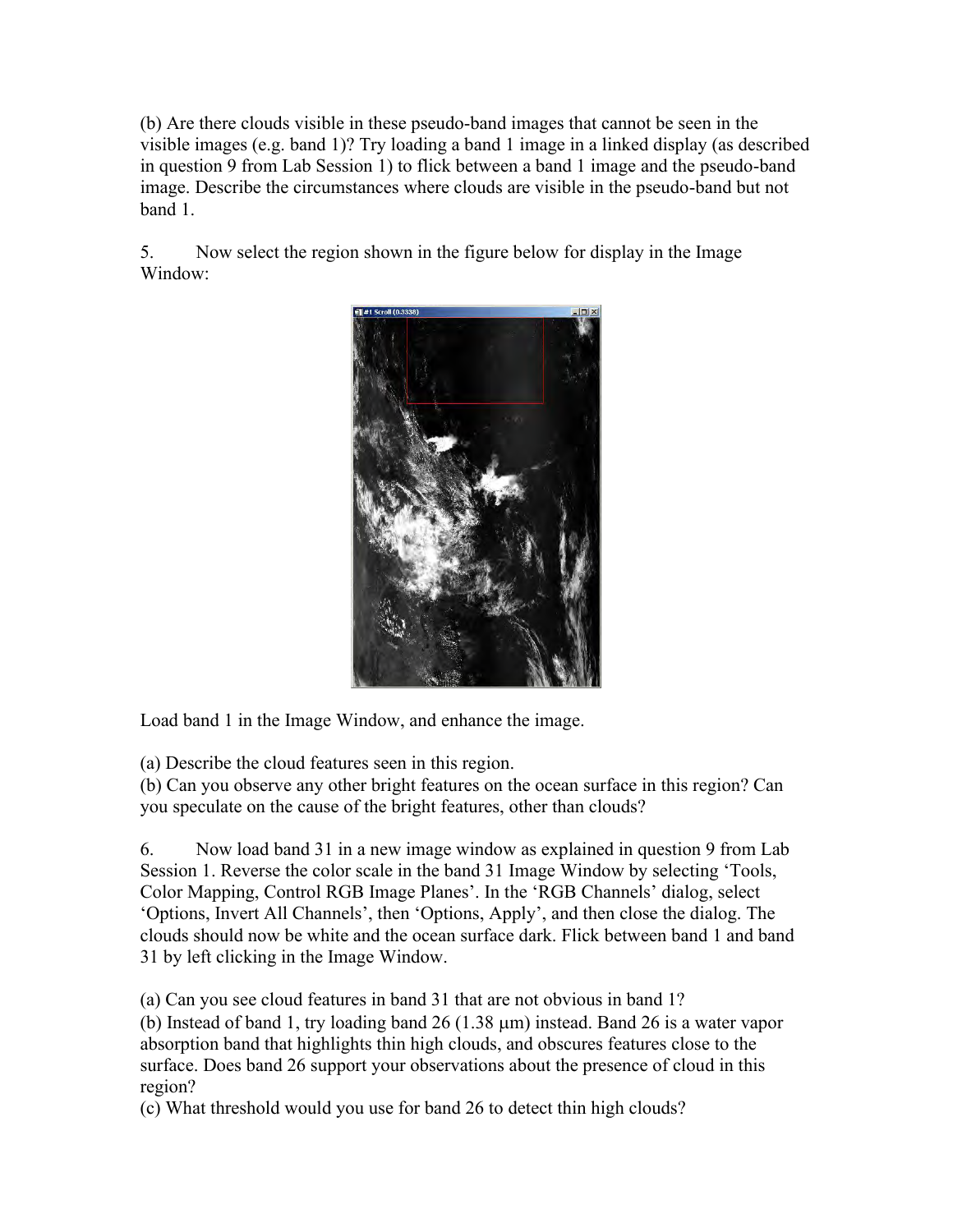7. Now select the region shown in the figure below for display in the Image Window:



In this part of the scene, fires are burning in eastern NSW. See if you can locate the fires by looking for saturated pixels in band  $22(3.9 \text{ }\mu\text{m})$ . Band  $22$  is used in conjunction with bands 21 and 31 for fire detection. Note that band 21 has the same spectral response as band 22 but with a lower gain setting, and therefore a higher saturation temperature.

(a) Select a Region of Interest (ROI) over the largest fire and compute statistics within the ROI as described in question 5 of Lab Session 1. What are the maximum brightness temperatures found in bands 21, 22, and 31?

(b) Assuming that the image has already been masked for clouds using the following algorithm

if  $(B1 + B2 > 0.9)$  or  $(B31 < 265)$  or  $(B1 + B2 > 0.7$  and  $B32 < 285)$  then cloudy what thresholds would you choose to detect fires in

- band 31
- $\bullet$  band 22 or 21
- band  $21 -$ band  $31$

Keep in mind that terrestrial targets such as hot deserts or bright clouds should not be mis-identified as cloud.

(c) Can you see any pixels that appear to be flaming but do not pass all the threshold tests you defined? Speculate on why a given pixel might contain a fire, and yet not pass a simple fire detection test.